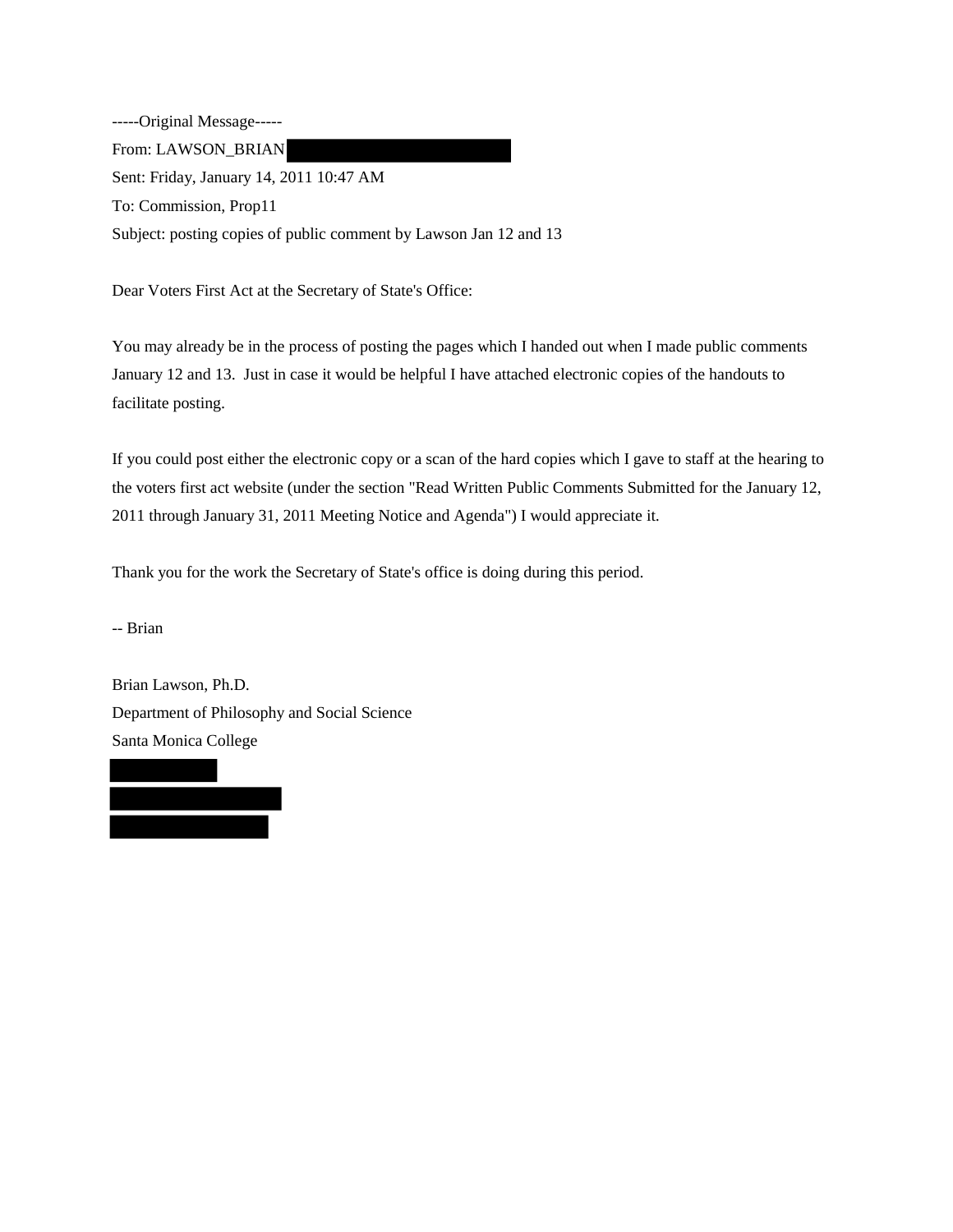January 13, 2011

TO: California Redistricting Commission (Commissioner Aguirre)

FROM: Brian Lawson

RE: Designing the Process for Hearings and Public Comment

The Commission is likely to carry out two types of hearings at different times. Before maps are drawn, in February, March and April the Commission will probably carry out hearings throughout the state to identify communities of interest. After the Commission has produced a map they are required to make the map available for at least 14 days before the commission can vote on a map. Below are suggestions about these two types of hearings.

- 1. Hearings and Public Comment on Communities of Interest
	- (a) It would probably be best if these hearings were held by population. In other words, given that the initial census numbers showed that California has approximately 37 million people if you held 37 hearings then you should try to hold those hearings so that each hearing would cover a different one million people. Obviously, you could not exclude people from attending more than one hearing, but you could encourage people to let everyone have a chance. In more sparsely populated areas you might hold hearings at more locations – if you have the money for that.
	- (b) It would be helpful to prepare these hearings in a way that gives participants the best understanding of how their comments can be useful in redistricting. In parts of the state which are sparsely populated the issue may be – which counties should be stitched together? In parts of the state which are densely populated the issue may be – how should cities and counties be divided so as not to divide communities?
	- (c) As some of the trainers mentioned it's not helpful if people give impassioned statements about their neighborhood or community of interest, but then don't spell out what geographic area they are talking about. The best case scenario would be if participants at the hearings had access to computers so they could identify the census block or tract and certainly city they live in. But just basic information about streets would be helpful.
	- (d) Identifying every community of interest in the state of California is probably close to impossible, so you need to find a way to prioritize your efforts. One way to prioritize this is the following three levels of importance: first, identify communities protected by the Voting Rights Act; second, identify communities of interest which are likely to be divided (those that cross city and possibly even county lines and communities of interest within large cities which might be divided); third, identify all other communities of interest. This is just one example of how you might prioritize collecting information.